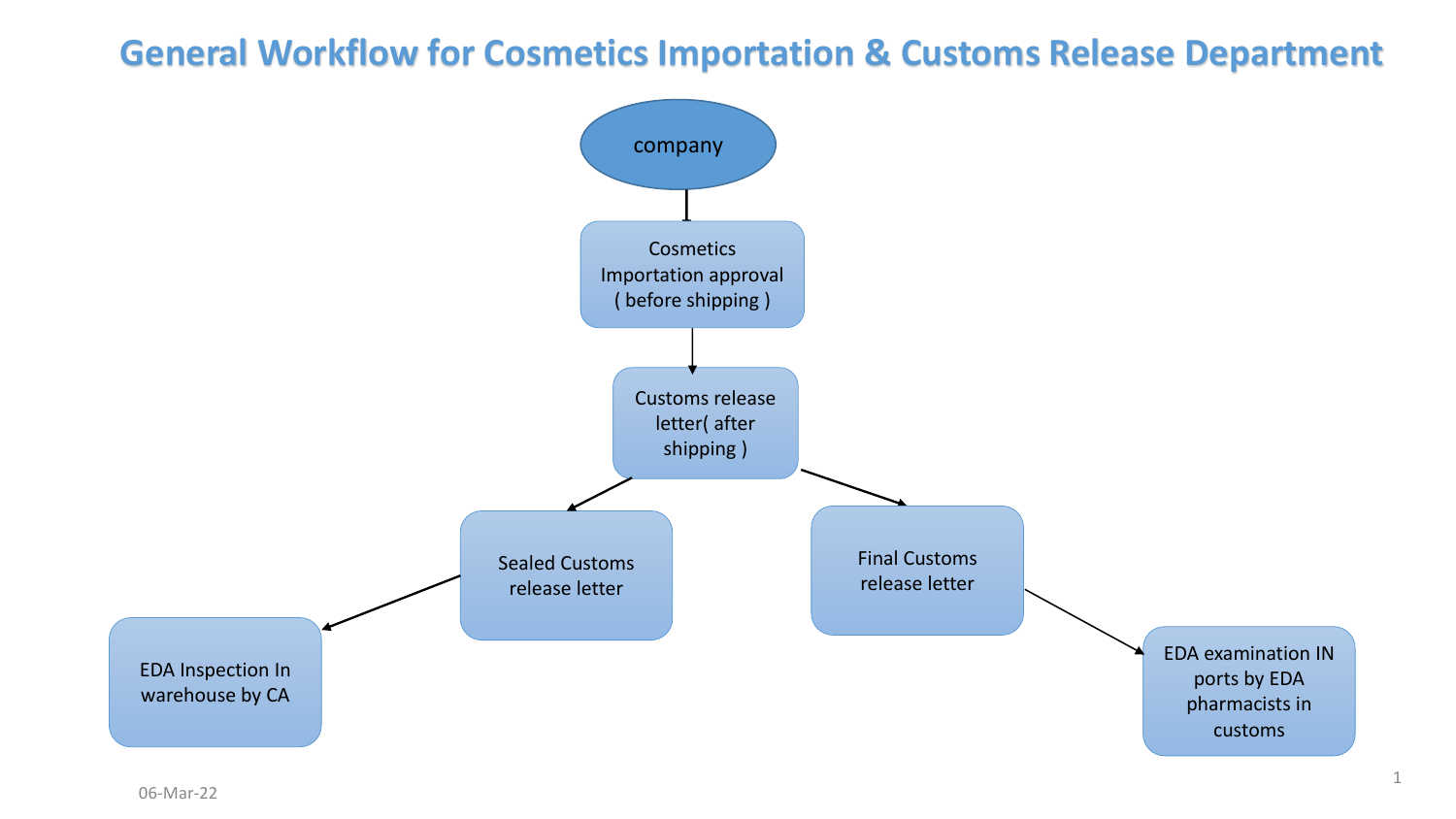## **Workflow for Cosmetics importation Department ( before shipping )**